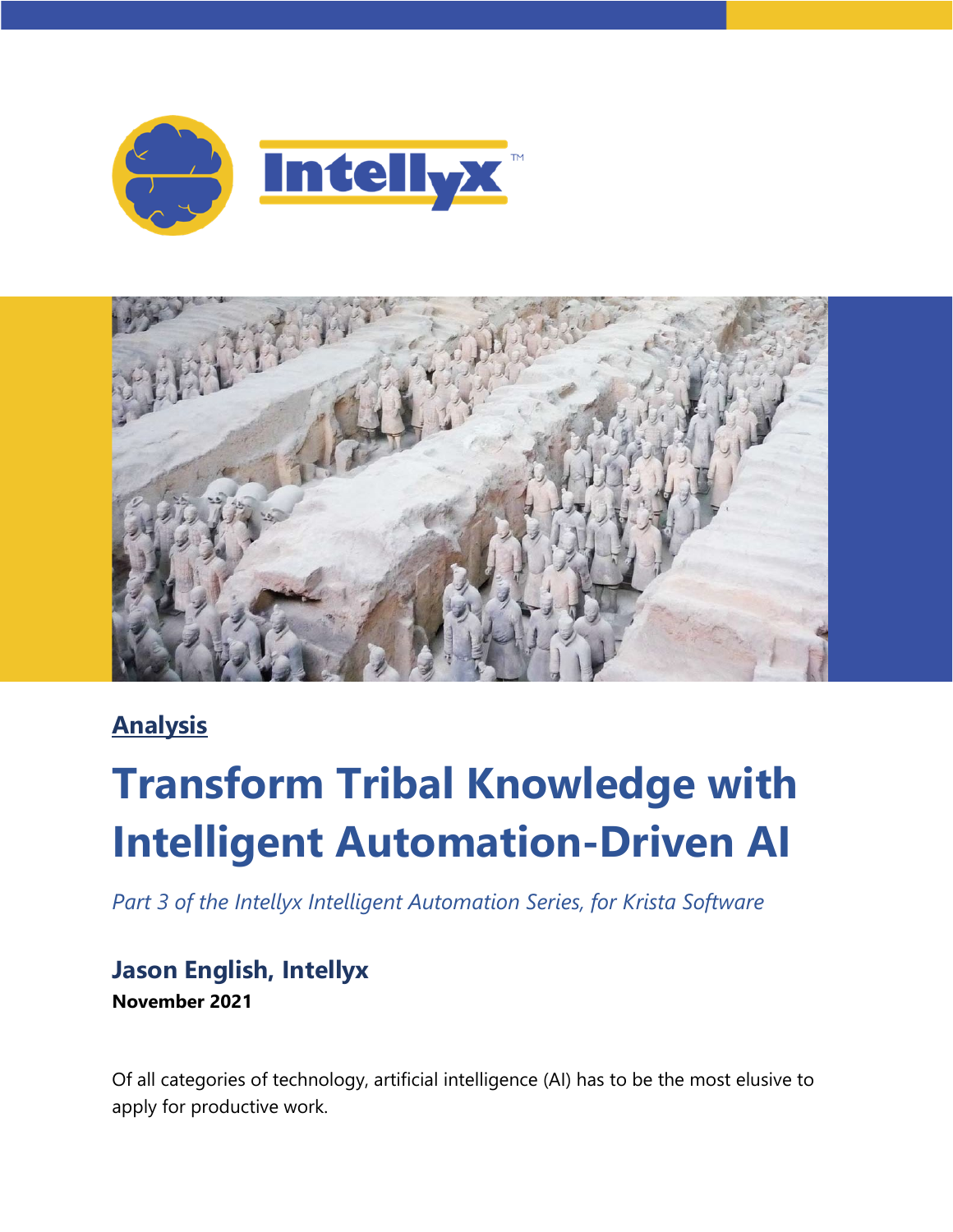

No technology vendor wants to leave AI out of their solution offering, so claims of AI could represent anything from an autonomous black-box expert intelligence (if you believe it) to a few algorithms that process choices from clearly defined alternatives (which is really just basic software logic). Neither end of that spectrum is particularly useful today.

Let's take AI down to its core value proposition. It should be able to take in training data through some form of machine learning and make decisions so that actions can be taken at an appropriate speed or scale to achieve intended outcomes.

#### **Tribal knowledge gets in the way of AI relevance**

AI in practical use today tends to focus on doing one discrete task really well, and really quickly. AIOps helps IT Ops teams filter massive streams of system logs and alerts to find significance. An AI cybersecurity detection routine could spot unusual user behavior on a network in near real-time.

Once we go beyond these specialized forms of AI that have already proven productive within the IT realm, enterprises still struggle with adoption of AI for more multifunctional business use cases.

You could get paranoid and attribute some part of an organization's resistance to AI to a cultural dislike for our future android overlords, or a concern about replacing workers, and the like.

Given that businesses are constantly required to deliver more productivity with fewer employees, and pivot faster due to competitive forces and a flood of incoming information, we want to look at AI as something that helps us to do our jobs better.

Most organizations, as well as the people within them, would appreciate more assistance from AI, but they never get started. So why can't we make this happen?

Tribal knowledge seems to trump the potential benefits of further AI adoption every time.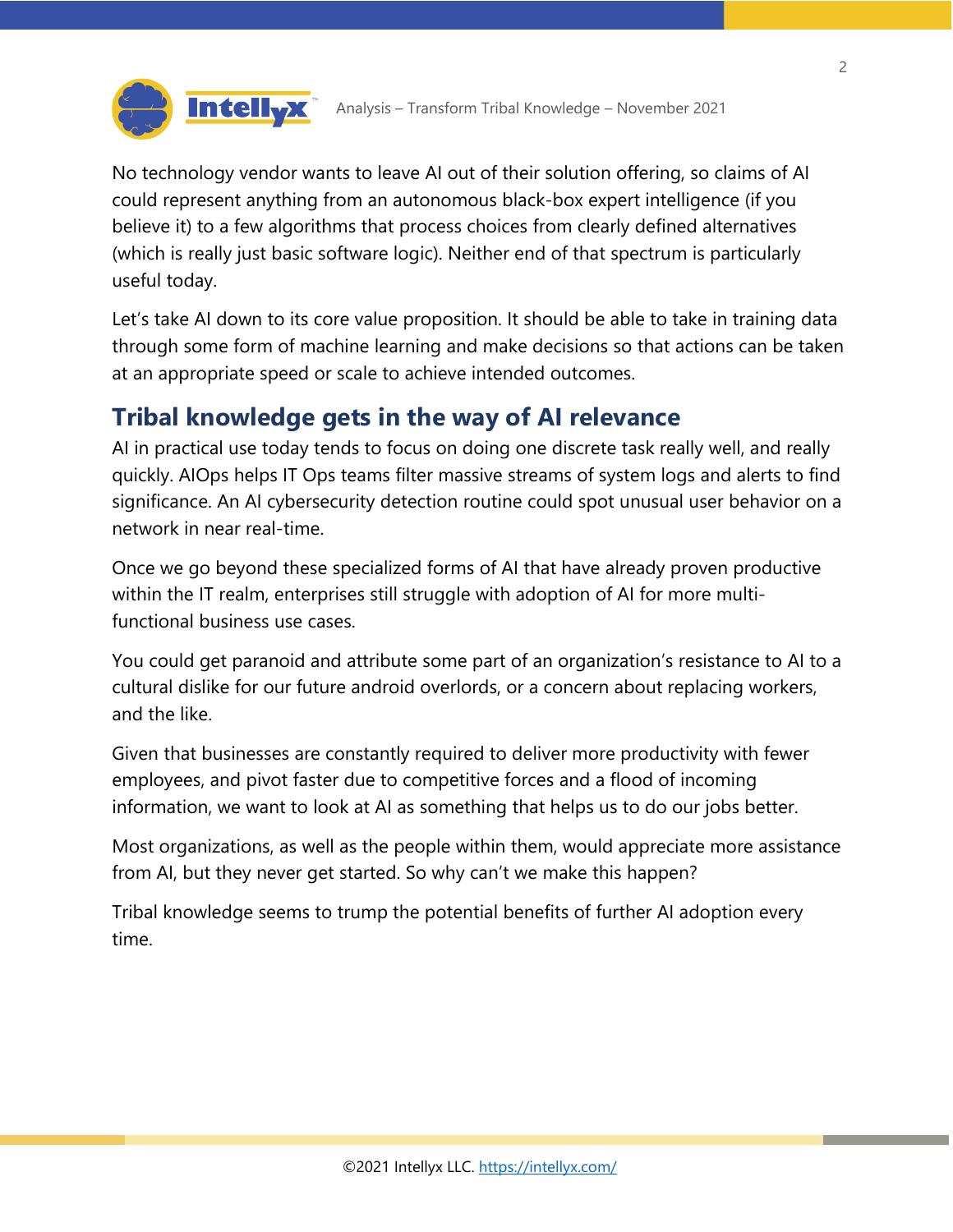

## **Institutional inertia: the way things have always been done**

**IntellyX** 

As an organization grows, it doesn't just hire more people and pay for more infrastructure. It also bulks up with increasingly complex processes for getting work done. As more people,



processes and technology are accreted, they inevitably make pivoting the organization harder, as interrupting the status quo could be risky to ongoing business.

Every organization has that super admin, or program manager, or chief of staff who has 'tribal knowledge.' They've been around a long time, and always know who to talk to and what to do to get procedures done.

I've worked at a few enterprise software startups that grew into mid-size companies. By the time the company has more than 10 salespeople on staff, it will certainly also need some kind of Customer Fulfillment or SalesOps role on board. Let's call her Jess.

Jess needs to issue the licenses to customers, and it's becoming a bottleneck. At the end of every quarter, salespeople are up at all hours trying to get Jess to fulfill this key requirement of last minute deals.

How could we accelerate this essential process with automation or AI, if Jess is the only way this business can function? Ostensibly, the sales guy should click a button in their CRM, and the system issues licenses to X number of people at this address.

**But wait, there's a lot more tribal knowledge that needs to happen here that only Jess knows how to do…** 

 When a deal status is closed in Salesforce, make sure the regional sales manager, and their executive approves the deal, especially if the deal is a certain size or has custom requirements.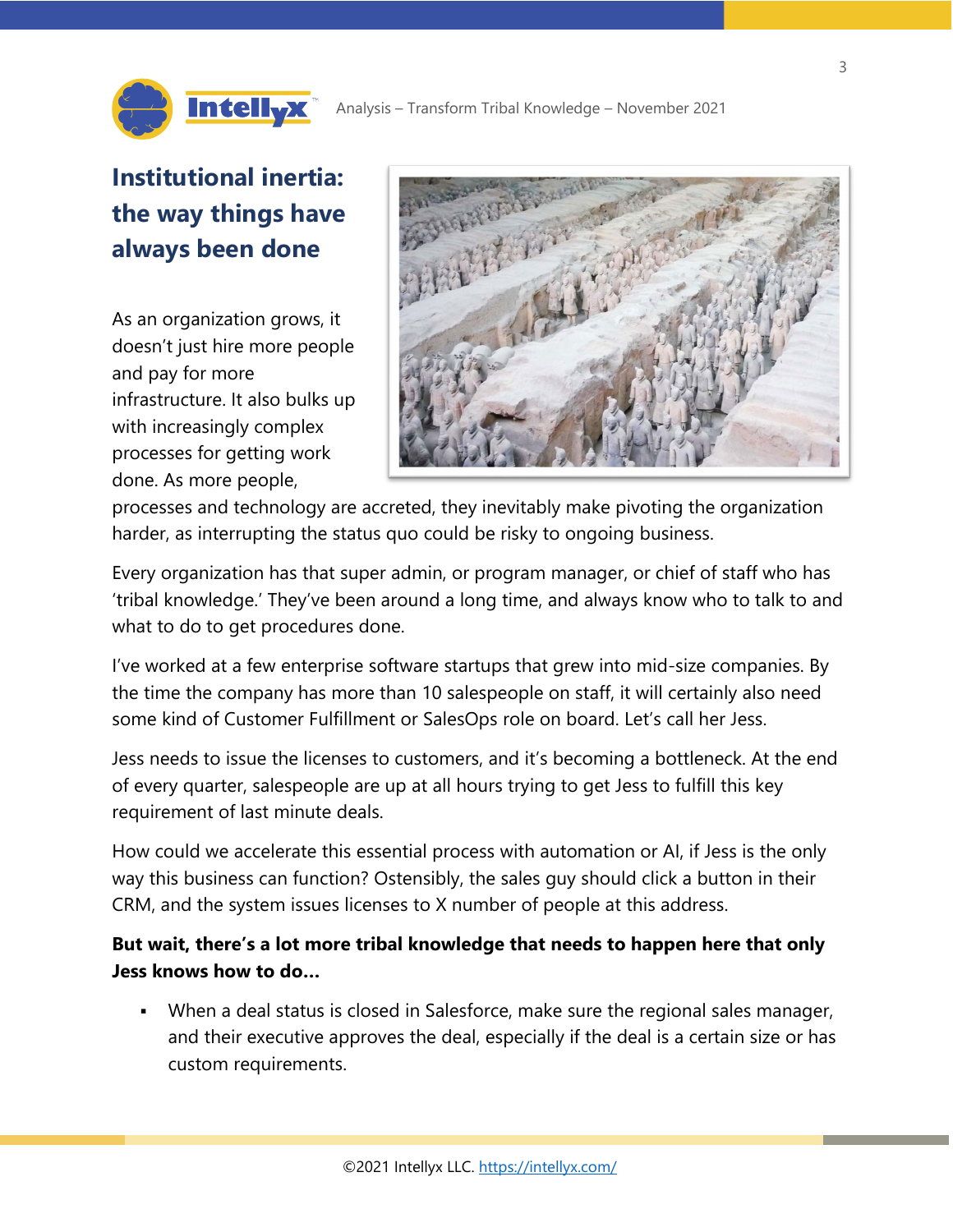

Analysis – Transform Tribal Knowledge – November 2021

- Then check the customer PO from a few days ago to make sure the balance and ordered items matched the invoice.
- Look for signed orders and/or customer approvals in document repositories.
- Look in the ERP or accounting system to see if the order is pending, or if the payment or check has landed, depending on terms.
- Confirm the license agreements weren't changed with legal, and include all ordered products and negotiated conditions.
- Make sure the HR system is notified for sales credit and commissions.
- …. and many more steps before sending the keys, sending welcome emails, and confirming that customers got the software.

As you can see, the above process crosses several solution domains, each of which may or may not require communicating with a person or different system. There is not a binary yes/no for issuing the licenses. That means every possible step could contain exceptions or occur in a different order as well.

AI alone would require too much training data to consistently make the right decisions for this type of 'fuzzy logic' work.

What is the risk of an automation system or AI just passing an order, and doing it wrong? Perhaps a discontented customer and losing a future sale. Or worse, a revenue recognition error that causes bigger problems at a future board meeting.

#### **Intelligent automation for outcome orientation**

Organizational procedures become calcified into institutional inertia. People get stuck in their ways of getting things done because retraining everyone would be too hard, and this allows the company to continue doing business as usual.

But there is a major risk here. *What happens if Jess goes on leave, or leaves the company?*

When tribal knowledge reaches its limits, companies seek to pick up the slack with more automation. Generations of automation tools (such as BPM, DPA or RPA) have become pretty good at completing tasks by integrating data across systems, but fail at successfully integrating people toward achieving outcomes.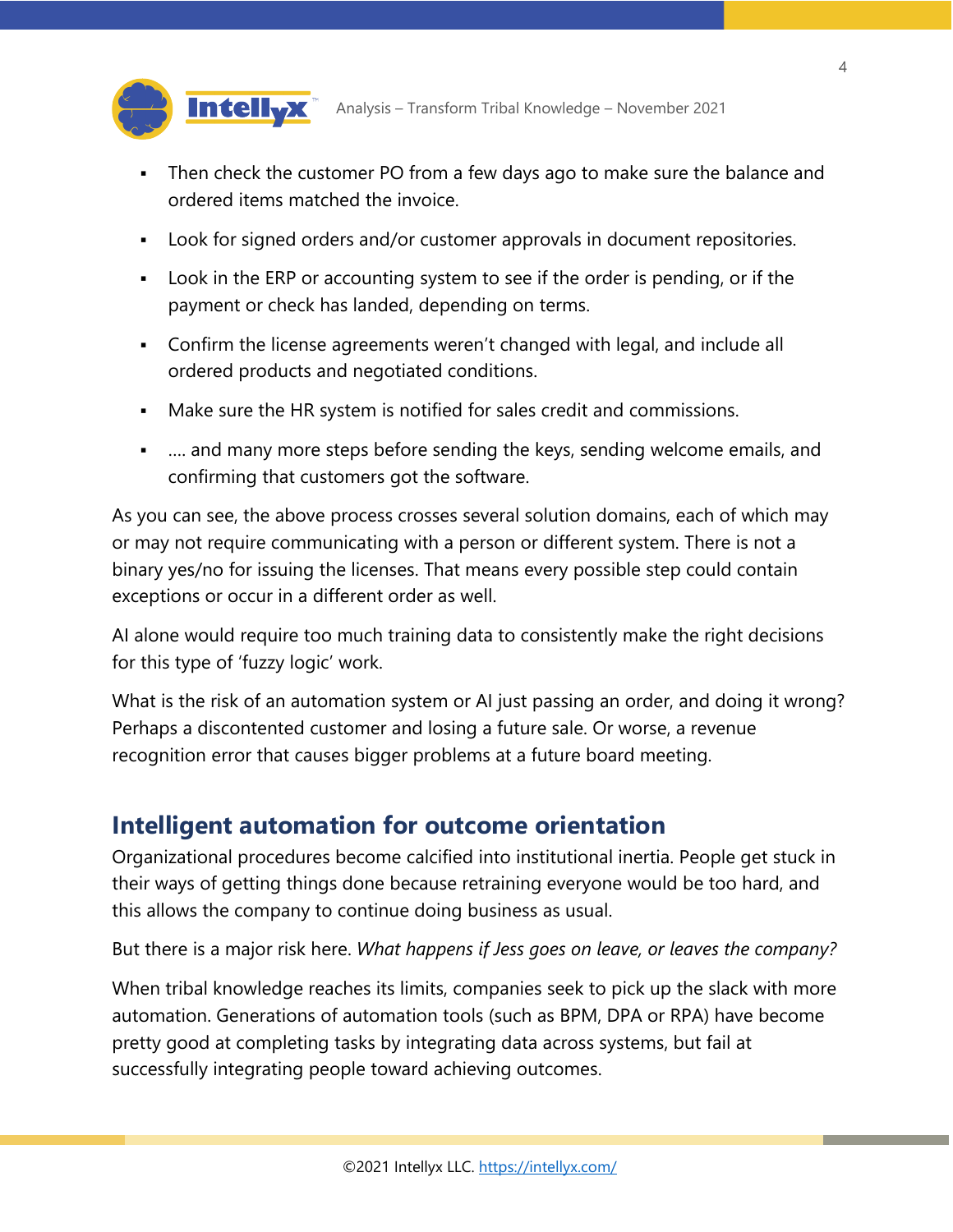

Once all of the tasks that could be automated are automated, all of the steps that involve asking for an outcome, starting a process, or chasing down the right people at the right time become the most evident bottlenecks to productivity.

What if [intelligent automation](https://kristasoft.com/intelligent-automation/) could align AI and systems with people to deliver on outcomes, instead of expecting people to align with the systems?

**IntellyX** 

[Horatius Group](https://kristasoft.com/maximizing-ma-value-using-machine-learning/) is a brokerage dealing with mergers & acquisitions transactions for founder-led companies within a very specific size and profile range. Their form of tribal knowledge would be a handful of individuals who 'know an appropriate deal when they see it.'

With thousands of new investment possibilities passing by daily, there is simply no way these experts could take a good look at each of them at scale, much less have MBAs churn through megabytes of data, financial statements and marketing materials to qualify enough relevant opportunities worth approaching.

In this use case, they ask a [conversational IA system from Krista,](https://kristasoft.com/maximizing-ma-value-using-machine-learning/) which looks into multiple systems and launches all the right steps upon scanning opportunities in that unfiltered pipeline of companies, while informing machine learning selection processes by asking the right due diligence questions to find preferred profile characteristics.

Working together with conversational AI, IA assists Horatius Group with predictive pattern matching to increase the speed and accuracy of their selection process, presenting analysts with the 'needles in the haystack' of companies that are worthy of detailed human attention, with a far greater likelihood of achieving mutually beneficial investment outcomes.